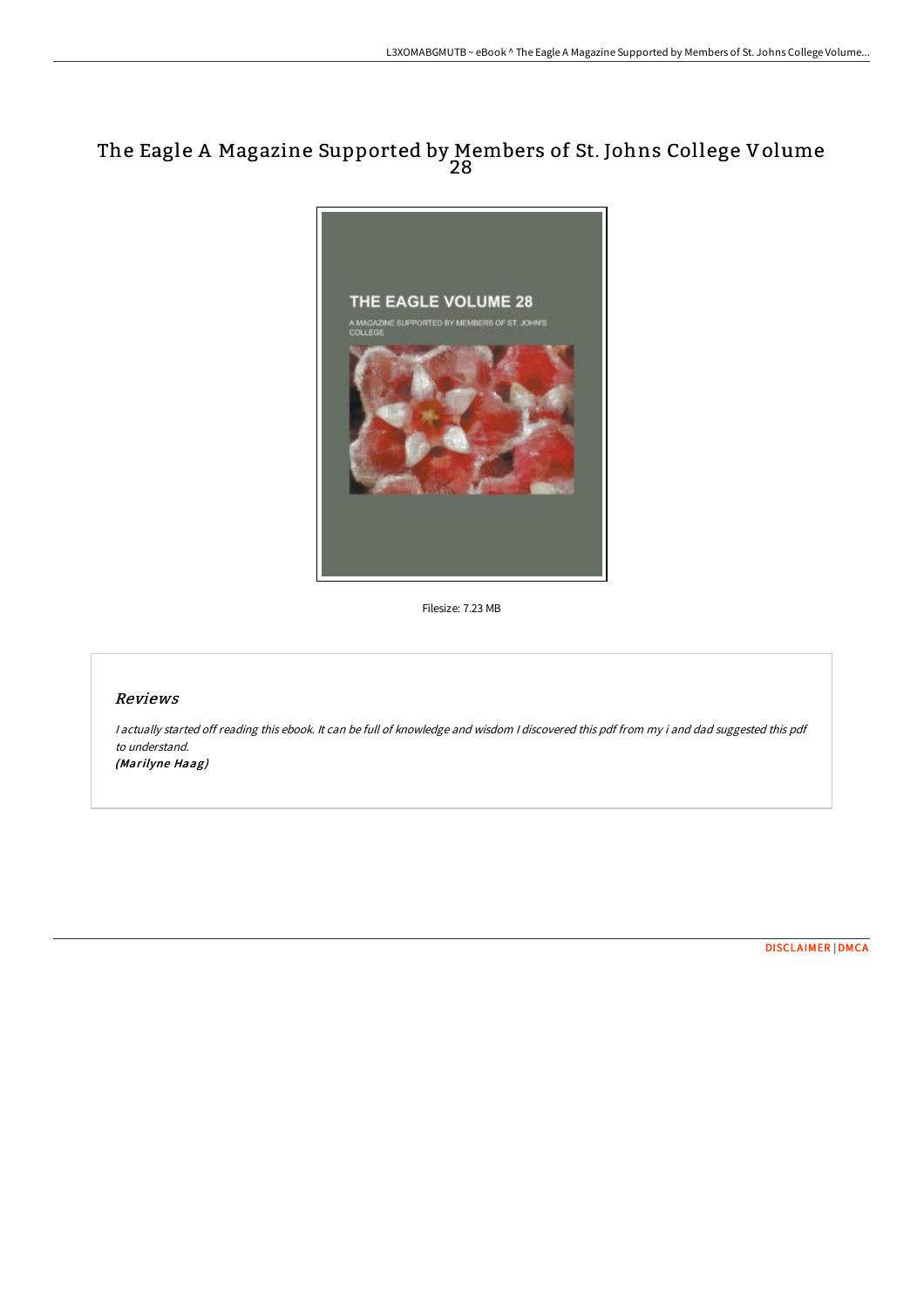## THE EAGLE A MAGAZINE SUPPORTED BY MEMBERS OF ST. JOHNS COLLEGE VOLUME 28



To save The Eagle A Magazine Supported by Members of St. Johns College Volume 28 PDF, you should click the hyperlink listed below and save the document or gain access to other information which are highly relevant to THE EAGLE A MAGAZINE SUPPORTED BY MEMBERS OF ST. JOHNS COLLEGE VOLUME 28 ebook.

RareBooksClub. Paperback. Book Condition: New. This item is printed on demand. Paperback. 88 pages. Original publisher: Washington, D. C. : Dept. of the Treasury, Internal Revenue Service, 2002- OCLC Number: (OCoLC)55948549 Subject: Income tax deductions for educational expenses -- United States -- Handbooks, manuals, etc. Excerpt: . . . Page 15 of 86 of Publication 970 13: 40-14-JAN-2011 The type and rule above prints on all proofs including departmental reproduction proofs. MUST be removed before printing. You figure a tentative American opportunity credit of Effect of the Amount of Your Income 2, 500 ( 100 of the first 2, 000 of qualified education on the Amount of Your Credit expenses, plus 25 of the next 2, 000 of qualified educa-tion expenses ). The amount of your American opportunity credit is phased out ( gradually reduced ) if your MAGI is between 80, 000 Because your MAGI is within the range of incomes and 90, 000 ( 160, 000 and 180, 000 if you file a joint where the credit must be reduced, you must multiply your return ). You cannot claim an American opportunity credit if tentative credit ( 2, 500 ) by a fraction. The numerator of the your MAGI is 90, 000 or more ( 180, 000 or more if you file fraction is 180, 000 ( the upper limit for those filing a joint a joint return ). return ) minus your MAGI. The denominator is 20, 000, the range of incomes for the phaseout ( 160, 000 to Modified adjusted gross income ( MAGI ). For most tax- 180, 000 ). The result is the amount of your phased out payers, MAGI is adjusted gross income ( AGI ) as figured on ( reduced ) American opportunity credit ( 1, 875 ). their federal income tax...

h Read The Eagle A Magazine [Supported](http://albedo.media/the-eagle-a-magazine-supported-by-members-of-st-.html) by Members of St. Johns College Volume 28 Online  $\blacksquare$ Download PDF The Eagle A Magazine [Supported](http://albedo.media/the-eagle-a-magazine-supported-by-members-of-st-.html) by Members of St. Johns College Volume 28